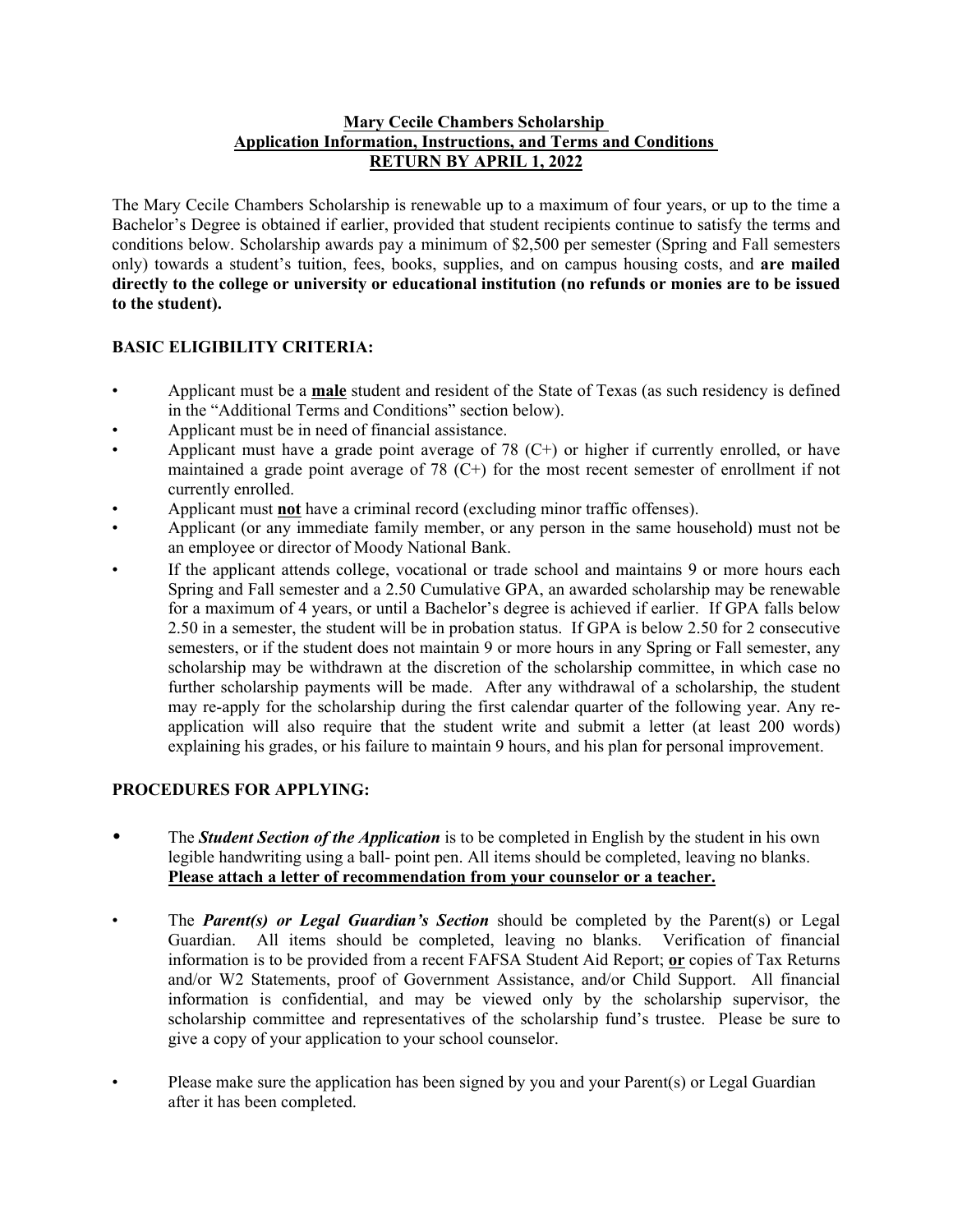- Return the **completed** *Application* and other requested information by **April 1, 2022** to the email address shown on the *Application* and attach a current copy of your **Transcript** as well as **SAT/ACT** Scores, if available. You may also email documents to admin@marycecilechambersscholarship.org. Currently enrolled college students attach transcript only. The scholarship committee assumes no responsibility for lost, late, misdirected or unintelligible submissions, or for any computer system, phone line, hardware, software or program malfunctions, or other errors, failures or delays in connection with the submission of any application.<br>• Scholarships will be awarded on or before May 30, 2022. Notification will be sent to the student.
- Student applicants who are awarded scholarships will have 15 days from the date of an award notice to return a properly completed Scholarship Confirmation to accept the award. If an applicant fails to return the Scholarship Confirmation within such 15-day period, he will be disqualified from the award.

### **ADDITIONAL TERMS AND CONDITIONS:**

- Texas Residency. A male student will be considered a Texas resident for the purposes of this scholarship if he satisfies one or both of the following requirements:
	- He has graduated from a public or accredited private high school in the State of Texas or received the equivalent of a high school diploma in this state, including the successful completion of nontraditional secondary education, and he has resided in this state for the 12 months preceding enrollment in the institution for which he seeks this scholarship; and/or
	- He has established domicile in this state under the rules of the Texas Higher Education Coordinating Board.
- Taxes. Any federal, state or local taxes payable as a result of any scholarship award to the student are the responsibility of the student.
- Award Decisions. Scholarships are awarded at the discretion of the scholarship committee. Scholarships will be in the form of checks made payable to the student's college, vocational, or trade school attended for the Fall semester and Spring semester each year for a maximum of four years, provided that the student remains eligible. The decisions of the scholarship committee (including, without limitation, decisions regarding the awarding or denial of a scholarship, the amount of any scholarship awarded, and the withdrawal and termination of a scholarship for failure to maintain eligibility) shall be final, non-reviewable and binding in all respects.<br>• General Release and Indemnification The student applicant and his parent(s)/guardian(s)
- agree to defend, release and hold harmless the scholarship supervisor, the scholarship committee and the scholarship fund's trustee (Moody National Bank) from and against any and all claims, demands, suits, proceedings, liabilities, judgments, losses, damages, expenses and costs of any kind or nature (including without limitation reasonable attorneys' fees) assessed or incurred by the Mary Cecile Chambers Scholarship Fund, the scholarship supervisor, the scholarship committee and/or the scholarship fund's trustee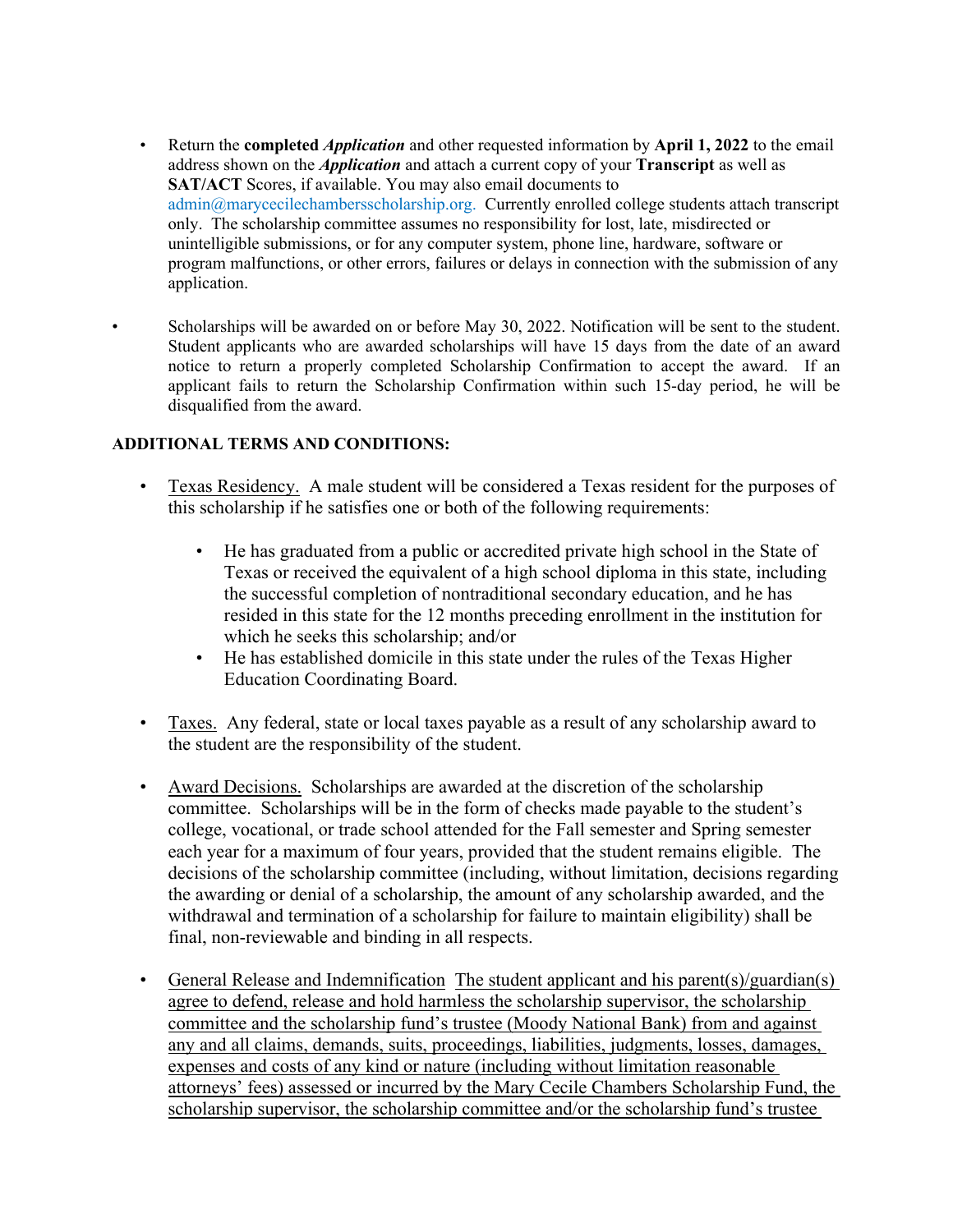directly or indirectly arising out the scholarship application process or the awarding of a scholarship to the student applicant, excepting only the amount of any scholarship awarded. If he wins a scholarship, the student applicant and his parent(s)/guardian(s) hereby consent and grant a fully paid-up license to the use of his name, city of residence, institution(s) attended, likeness and biographical information by the scholarship committee for purposes of advertising and promoting the scholarship in any and all media now or hereafter known throughout the world in perpetuity, without additional compensation, notification or permission, unless prohibited by law.

- Violation of Terms and Conditions. The awarding of any scholarship, and the continued eligibility for payments under an awarded scholarship, are contingent upon full compliance with the terms and conditions hereof. Submission of dishonest, incomplete, inaccurate, false or falsified information or documentation required in connection with this application or in the future may result in disqualification or withdrawal of any existing scholarship.<br>
• Privacy. By submitting an application, the student applicant acknowledges that the
- scholarship committee may also call and/or send him information that pertains to the application or the scholarship. Further, the student and his parent(s)/guardian(s) authorize the scholarship committee to share information submitted in connection with the application to the scholarship fund trustee and its representatives for the purposes of administering and promoting the scholarship. Except as otherwise stated herein, none of the information that the student applicant and his parents or legal guardians provide in an application or in the supporting materials will be distributed, sold, or otherwise provided
- to any third parties.<br>
 Ownership of Application. Completed scholarship applications become the exclusive property of the scholarship committee upon receipt.
- No Assignment. Scholarships awarded may not be assigned or transferred except with the consent of the scholarship committee.
- Governing Law. This scholarship application and the scholarship is governed by the laws of the State of Texas without reference to its principles of conflicts of laws. The scholarship contest is void where prohibited.
- Survival. All terms and conditions of this Application Information, Instructions, and Terms and Conditions document shall survive and remain in full force and effect following the award of and any withdrawal of any scholarship.

**RETURN APPLICATION AND REQUESTED INFORMATION TO: admin@marycecilechambersscholarship.org ATT: Claire Wilkins, Scholarship Supervisor Or mail to: 1319 24th Street, Galveston, TX 77550**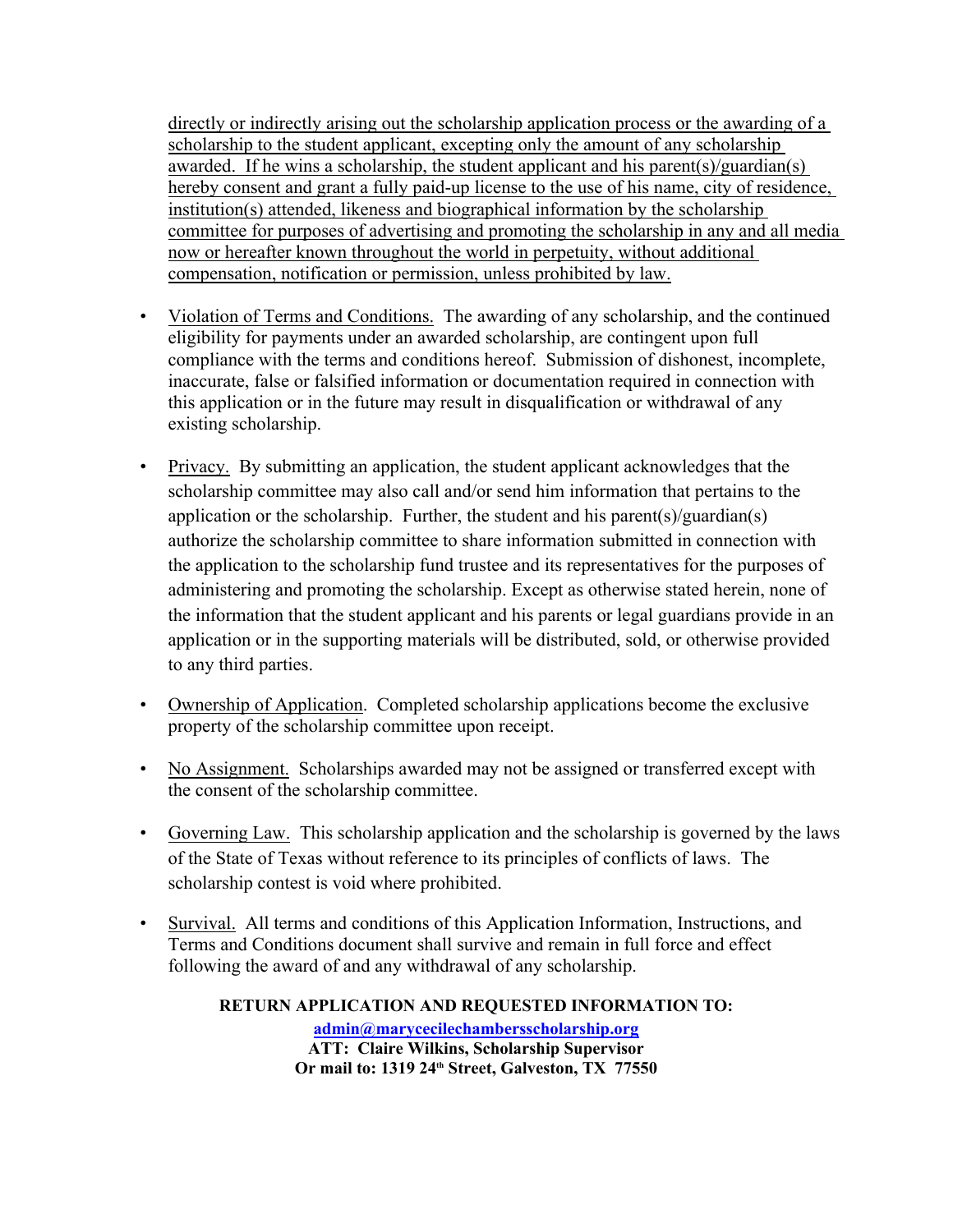## **MARY CECILE CHAMBERS SCHOLARSHIP 2022 APPLICATION**

| (Last) | (First) | (Middle) |
|--------|---------|----------|
|        |         |          |
|        |         |          |

## **INSTRUCTIONS:**

Take your time in completing this application, giving full consideration to each answer. **Incomplete or deliberately misleading information will lead to automatic disqualification.**

Complete **all** items, leaving no blanks. If an item is not applicable, write "n/a", if none, write "none".

Use supplemental pages for any additional comments you may wish to make in order to complete the questions. Number your additional comments to correspond to the number of the questions on the applications.

## **RETURN THE FOLLOWING ITEMS ALONG WITH THE COMPLETED APPLICATION:**

- A copy of your Transcript
- SAT/ACT Scores if applicable
- A Letter of Recommendation from your Counselor or other teacher
- Recent FAFSA Student Aid Report; or the following:
	- Copies of Parent(s)/Guardians Tax Returns (Prior year if current year is not available)
	- W<sub>2</sub> Statements
	- Proof of Government Assistance and/or Child Support if applicable

This Section to be Completed by Scholarship Supervisor:

ACCEPTED DENIED (REASON)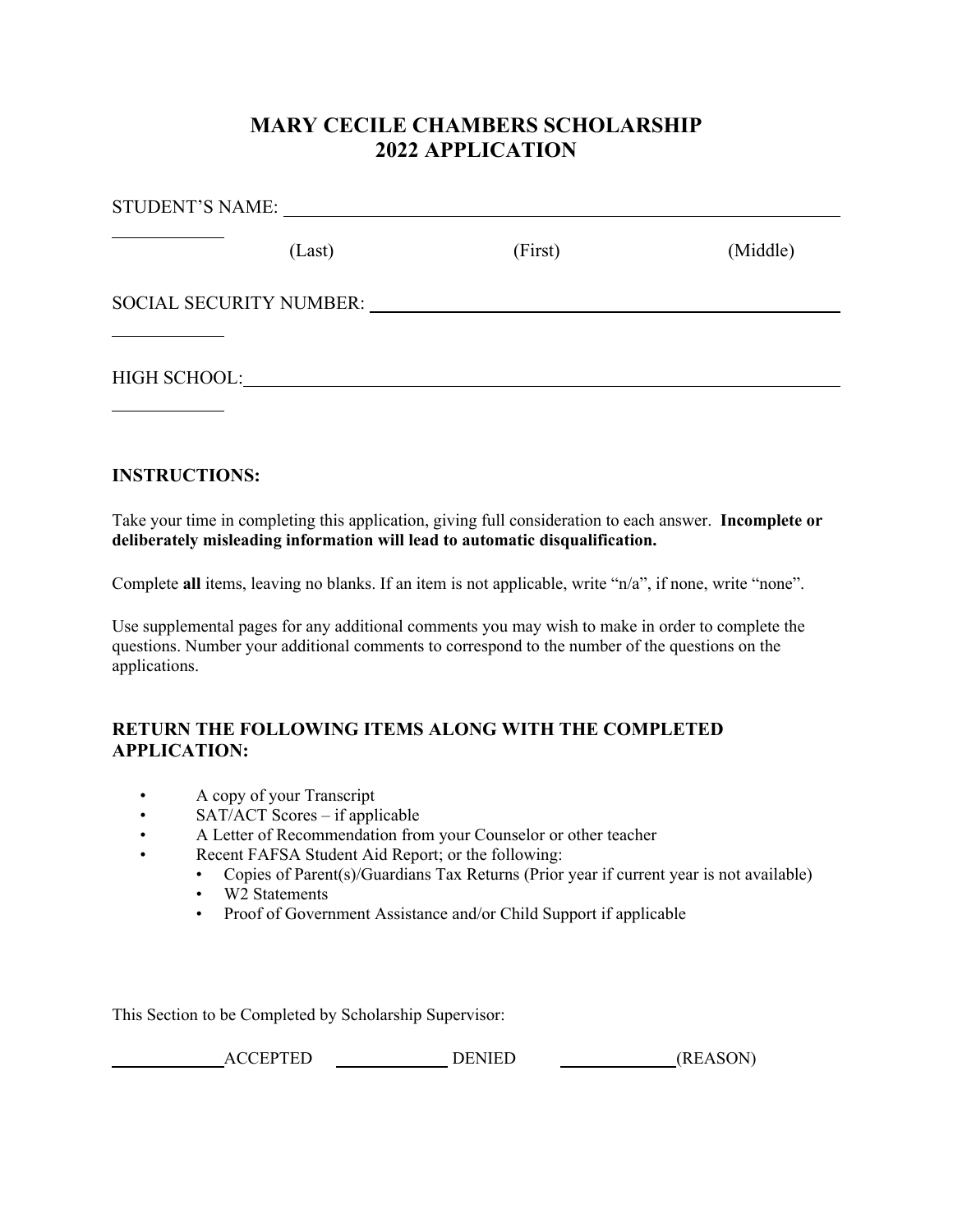# **STUDENT SECTION**

## • *GENERAL INFORMATION:*

| (Last) | (First)                                                                                                                                                                                                                        | (Middle)                           |
|--------|--------------------------------------------------------------------------------------------------------------------------------------------------------------------------------------------------------------------------------|------------------------------------|
|        |                                                                                                                                                                                                                                |                                    |
|        | County, City, State, Zip: 2008. Example 2014. The State of Table 2014. The State of Table 2014. The State of Table 2014. The State of Table 2014. The State of Table 2014. The State of Table 2014. The State of Table 2014. T |                                    |
|        |                                                                                                                                                                                                                                | Home Telephone: Social Security #: |
|        |                                                                                                                                                                                                                                | Date of Birth: Marital Status:     |

• Do you personally have any source of income (other than from parents), if so, what is the source and amount?

## *B. EDUCATIONAL EXPERIENCE AND PLANS:*

• High School/College presently attending:

• Have you ever been convicted of a crime (not including minor traffic violations)? If Yes, please explain: <u>• List any school and community activities participated in during the past two</u>

years: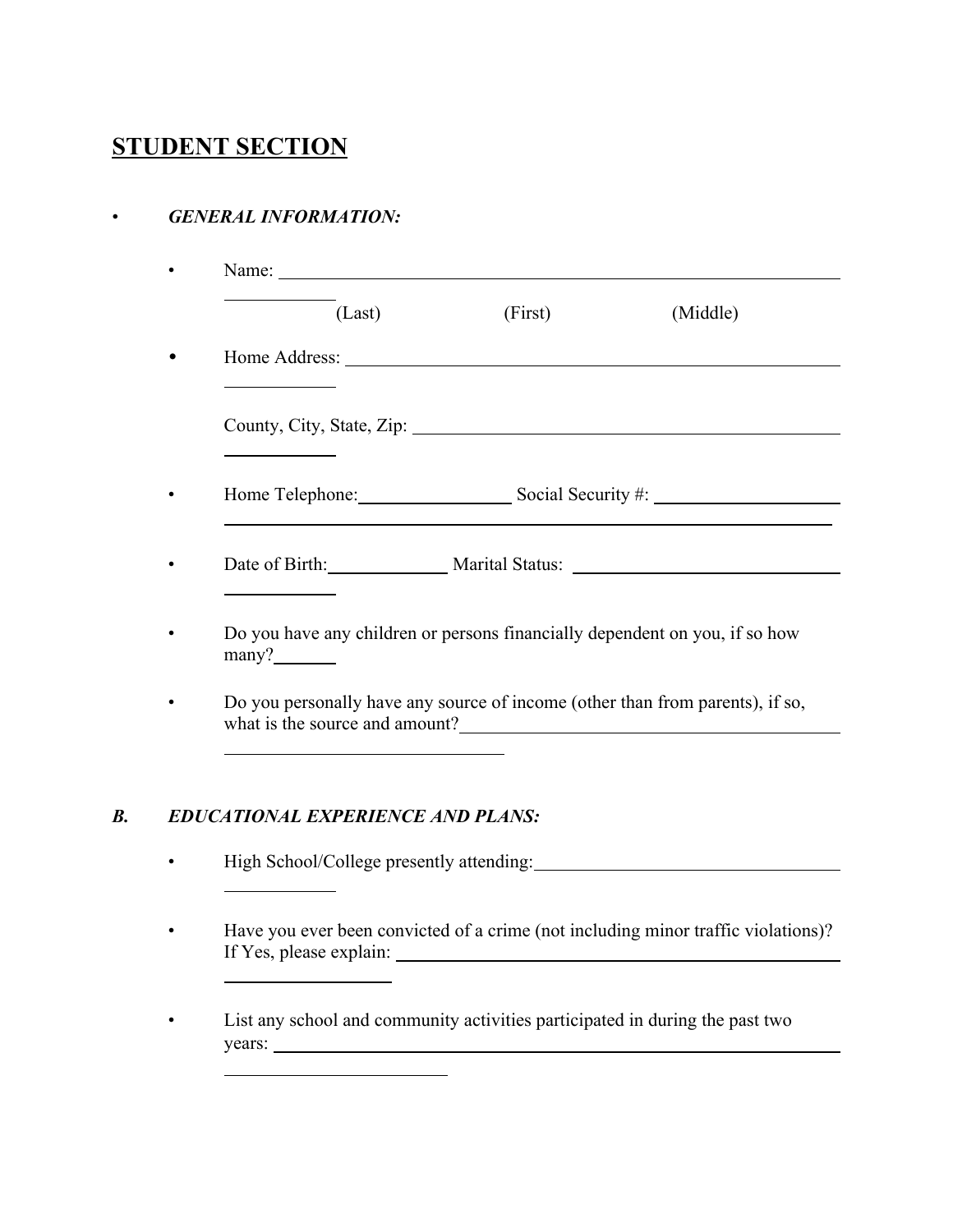• What College, Vocational or Trade school do you wish to attend:

| the name and the amount of the scholarship(s). | If you have been awarded a scholarship(s) from another organization, please list |
|------------------------------------------------|----------------------------------------------------------------------------------|
| attending high school:                         | Describe any employment (paid job) or volunteer work that you have done while    |
|                                                |                                                                                  |

# *C. FAMILY INFORMATION:*

| You Live with: | Mother                | Father | Guardian |
|----------------|-----------------------|--------|----------|
|                | Other, please explain |        |          |

Provide the names of the people who live in your household, their relation to you and their age.

 $\overline{\phantom{a}}$ 

| Her Anyone in Vous Fourily Even Dean, Assembed a Calcelandin From the Mary |
|----------------------------------------------------------------------------|

- Has Anyone in Your Family Ever Been Awarded a Scholarship From the Mary Cecile Chambers Trust?
- Name: <u>Name:</u> Name: 2008. Name: 2008. Name: 2008. Name: 2008. Name: 2008. Name: 2008. Name: 2008. Name: 2008. Name: 2008. Name: 2008. Name: 2008. Name: 2008. Name: 2008. Name: 2008. Name: 2008. Name: 2008. Name: 2008. Na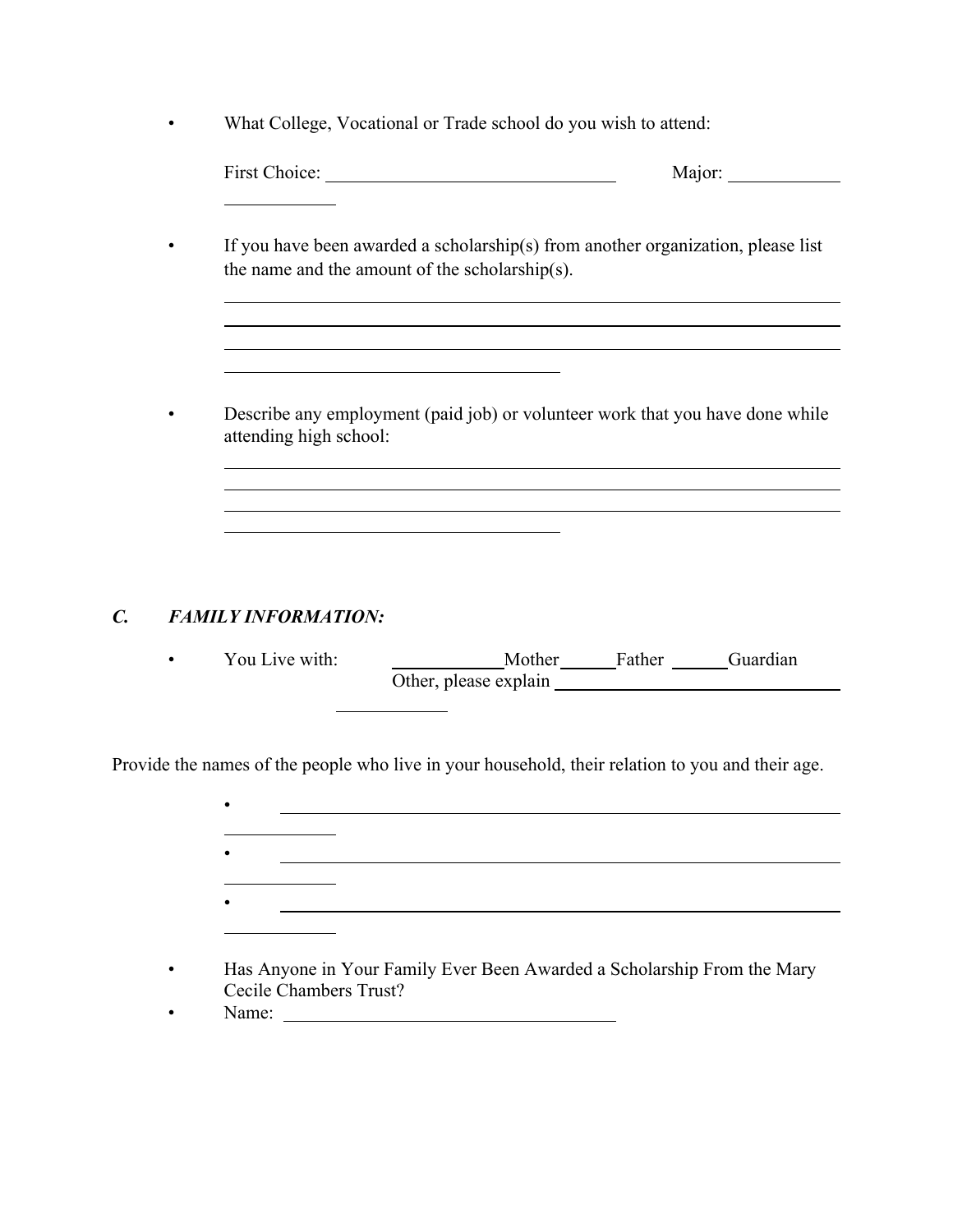# **PARENT SECTION**

# *D. GENERAL INFORMATION (this section is to be filled out by the Parent(s)):*

|                                                                     | Spouses Name:      |
|---------------------------------------------------------------------|--------------------|
| the control of the control of the                                   | Work Phone:        |
| Name and Address of Employer:                                       |                    |
| Years with Firm:<br>Rank: ________                                  | Occupation, Title, |
| Applicant's Mother:<br>the control of the control of the control of | Age:               |
| the control of the control of the                                   |                    |
|                                                                     | Spouses Name:      |
| Home Phone:                                                         |                    |
|                                                                     |                    |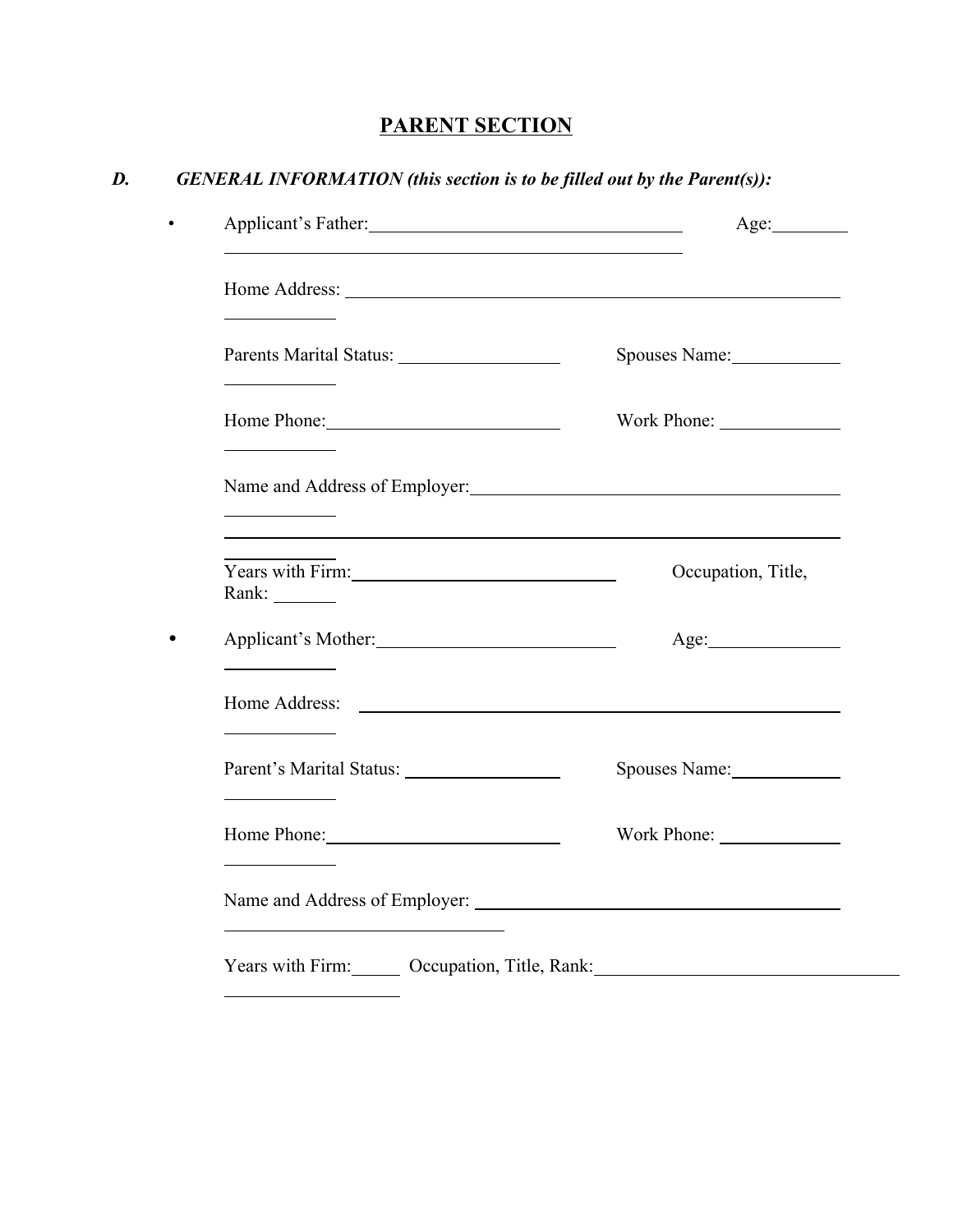## *E. FINANCIAL INFORMATION:*

| $\bullet$                   |                                                                             |                                                                                                                                                                                                                                                                                                                                                                                                                   |      |
|-----------------------------|-----------------------------------------------------------------------------|-------------------------------------------------------------------------------------------------------------------------------------------------------------------------------------------------------------------------------------------------------------------------------------------------------------------------------------------------------------------------------------------------------------------|------|
| $\bullet$                   | Welfare, V.A. Benefits \$                                                   |                                                                                                                                                                                                                                                                                                                                                                                                                   |      |
| $\bullet$                   | Child Support: \$                                                           |                                                                                                                                                                                                                                                                                                                                                                                                                   |      |
| $\bullet$                   | Social Security or other benefits: \$                                       |                                                                                                                                                                                                                                                                                                                                                                                                                   |      |
| $\bullet$                   |                                                                             |                                                                                                                                                                                                                                                                                                                                                                                                                   |      |
| ٠<br>$\bullet$<br>$\bullet$ | Current amount in Checking Account(s): \$                                   |                                                                                                                                                                                                                                                                                                                                                                                                                   |      |
|                             | Please provide the following Debt information as it applies to your family. |                                                                                                                                                                                                                                                                                                                                                                                                                   |      |
| Home:<br>$\bullet$          |                                                                             | Rent $\frac{1}{\sqrt{1-\frac{1}{2}}\sqrt{1-\frac{1}{2}}\sqrt{1-\frac{1}{2}}\sqrt{1-\frac{1}{2}}\sqrt{1-\frac{1}{2}}\sqrt{1-\frac{1}{2}}\sqrt{1-\frac{1}{2}}\sqrt{1-\frac{1}{2}}\sqrt{1-\frac{1}{2}}\sqrt{1-\frac{1}{2}}\sqrt{1-\frac{1}{2}}\sqrt{1-\frac{1}{2}}\sqrt{1-\frac{1}{2}}\sqrt{1-\frac{1}{2}}\sqrt{1-\frac{1}{2}}\sqrt{1-\frac{1}{2}}\sqrt{1-\frac{1}{2}}\sqrt{1-\frac{1}{2}}\sqrt{1-\frac{1}{2}}\sqrt$ | Own: |
|                             |                                                                             | Monthly Payments: \$                                                                                                                                                                                                                                                                                                                                                                                              |      |
| $\bullet$                   | Other Real Estate:                                                          |                                                                                                                                                                                                                                                                                                                                                                                                                   |      |
|                             |                                                                             | Monthly Payments: \$                                                                                                                                                                                                                                                                                                                                                                                              |      |
|                             |                                                                             |                                                                                                                                                                                                                                                                                                                                                                                                                   |      |
| $\bullet$                   | The number of Vehicles, make, model and the monthly payment amount:         |                                                                                                                                                                                                                                                                                                                                                                                                                   |      |
| $S_{-}$                     | <u> 1989 - Johann Barn, mars ann an t-A</u><br>s<br>s                       | Description:                                                                                                                                                                                                                                                                                                                                                                                                      |      |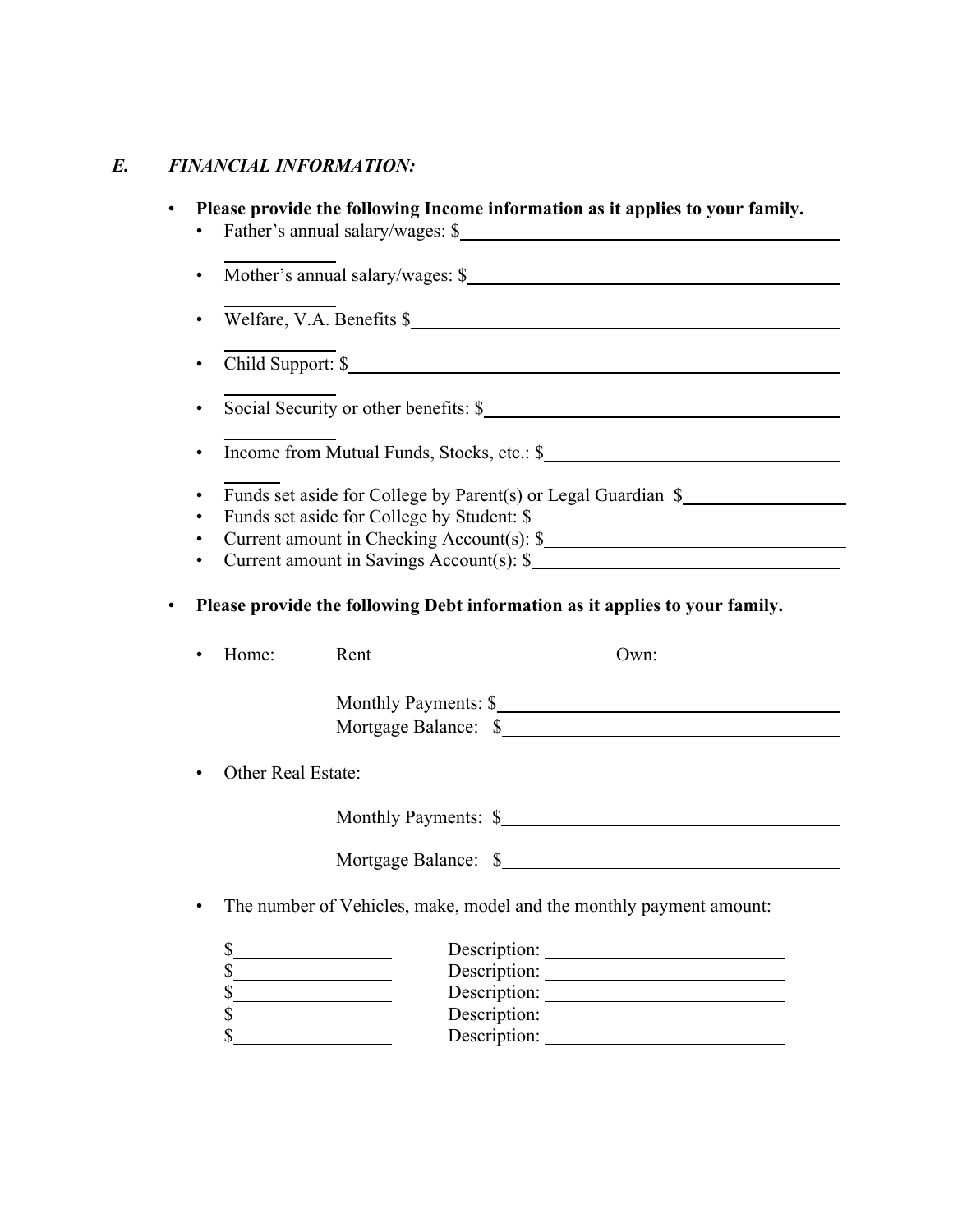• Unusual Expenses and Other Liabilities (Medical Expense, Private Schools, Loans, etc.):

| Description: |  |
|--------------|--|
|              |  |
| Description: |  |

• Total credit card debt: Total monthly payments:

**STUDENT CERTIFICATION AND RELEASE:** I hereby apply for a scholarship from the Mary Cecile Chambers Scholarship Fund to assist exclusively in the payment of my educational expenses while in full-time (credit hours) attendance at the educational institution of my choice during the academic year. The information in this application is true and correct to the best of my knowledge and belief. Further, I certify that I meet all of the scholarship requirements set forth in "Basic Eligibility Requirements" section of the Application Information, Instructions, and Terms and Conditions and that I intend to attend college, vocational or trade school on a full time basis, and maintain nine (9) or more hours each semester as well as maintain a 2.50 Cumulative GPA. I hereby authorize the release of any academic, financial or other related information in connection with this application to the scholarship committee for the Mary Cecile Chambers Scholarship Fund for the purposes of determining my eligibility of the scholarship. I understand and agree to all terms and conditions of the scholarship set forth in the Application Information, Instructions, and Terms and Conditions, and I understand that the scholarship may be denied if any information reported on this application is found to be intentionally misleading or inaccurate.

Signature of Applicant Date

 $\mathcal{L}_\text{max}$  , we can assume that the contribution of  $\mathcal{L}_\text{max}$ 

Printed Name